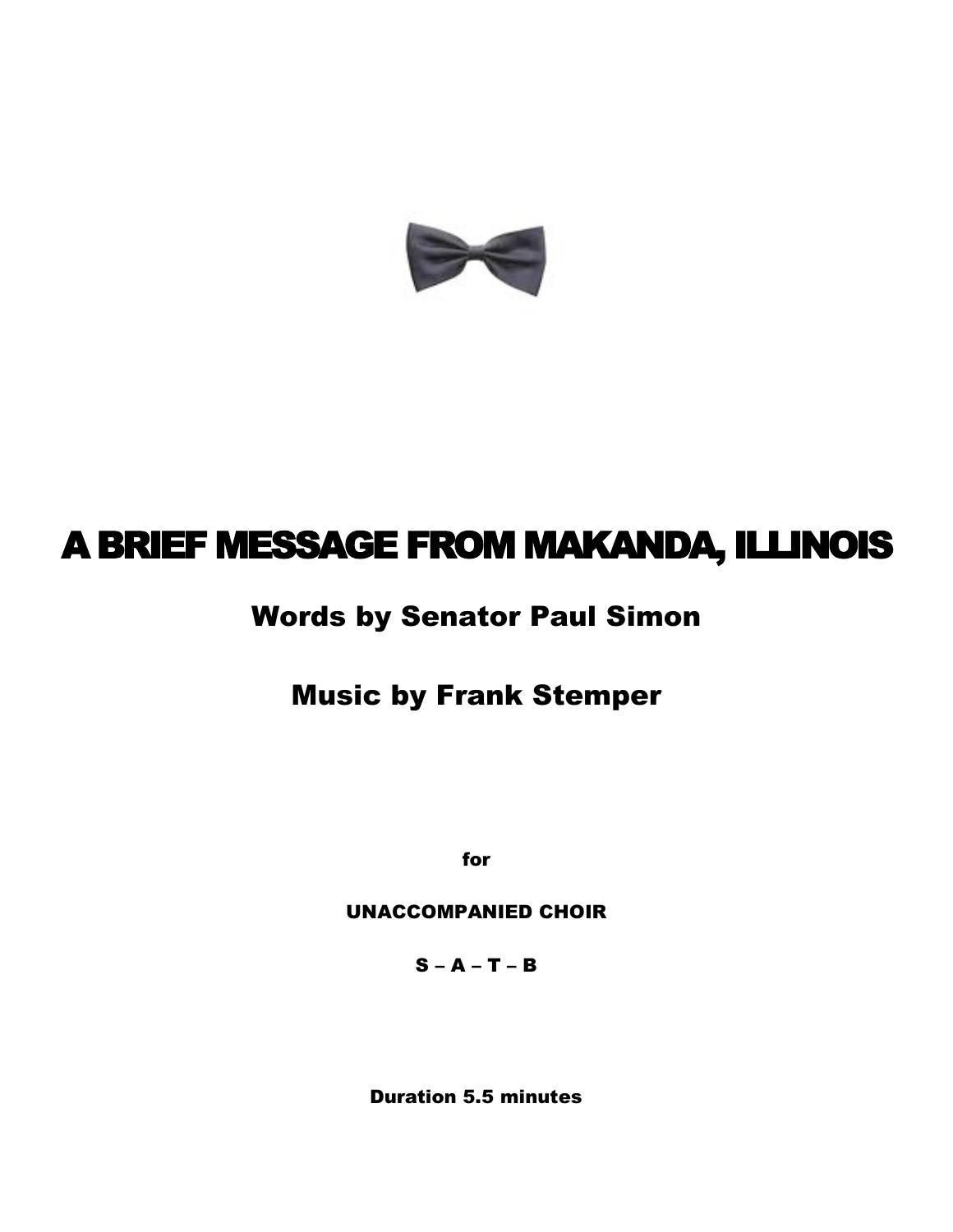### A BRIEF MESSAGE FROM MAKANDA, ILLINOIS

#### Words by Sen. Paul Simon Music by Frank Stemper



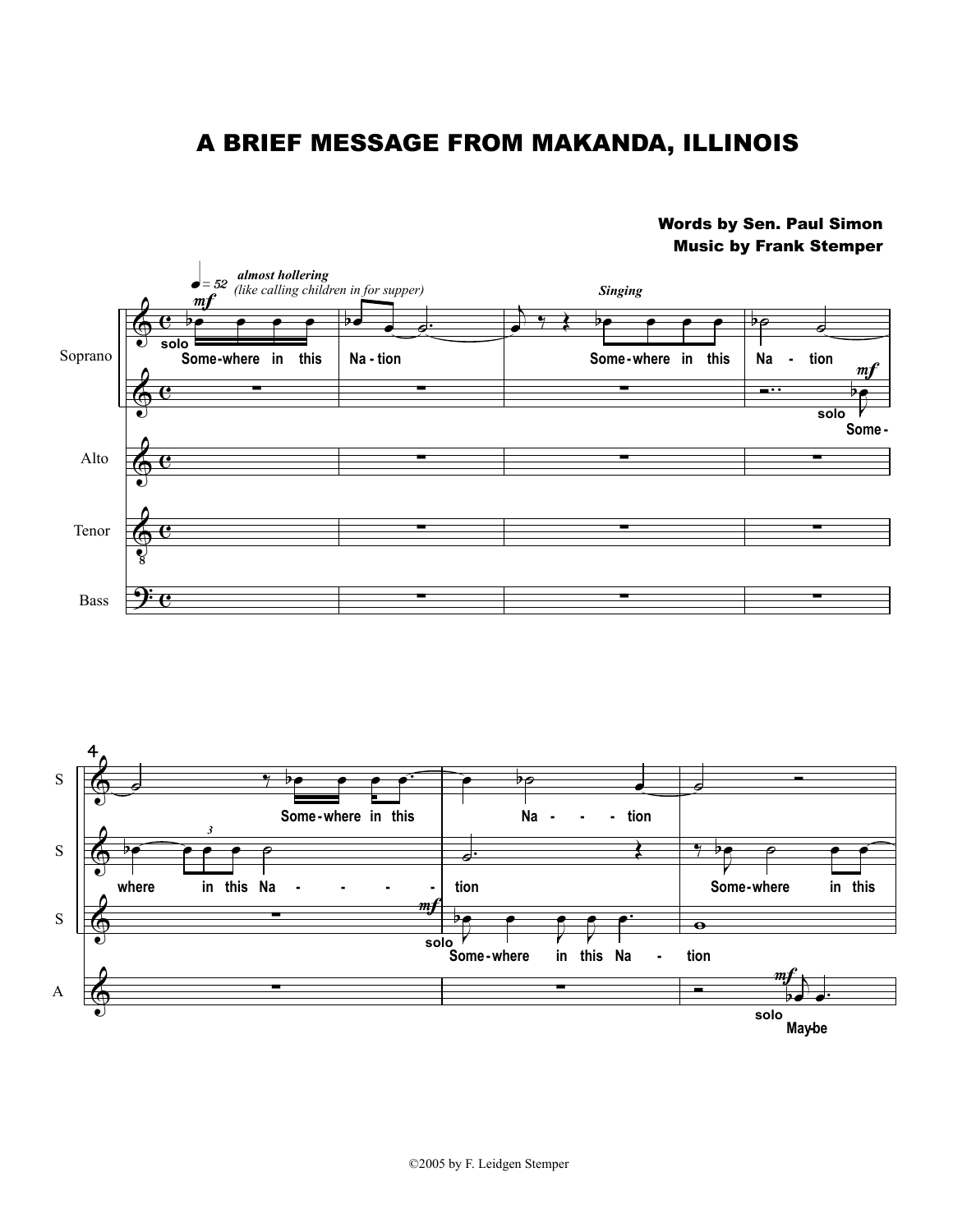

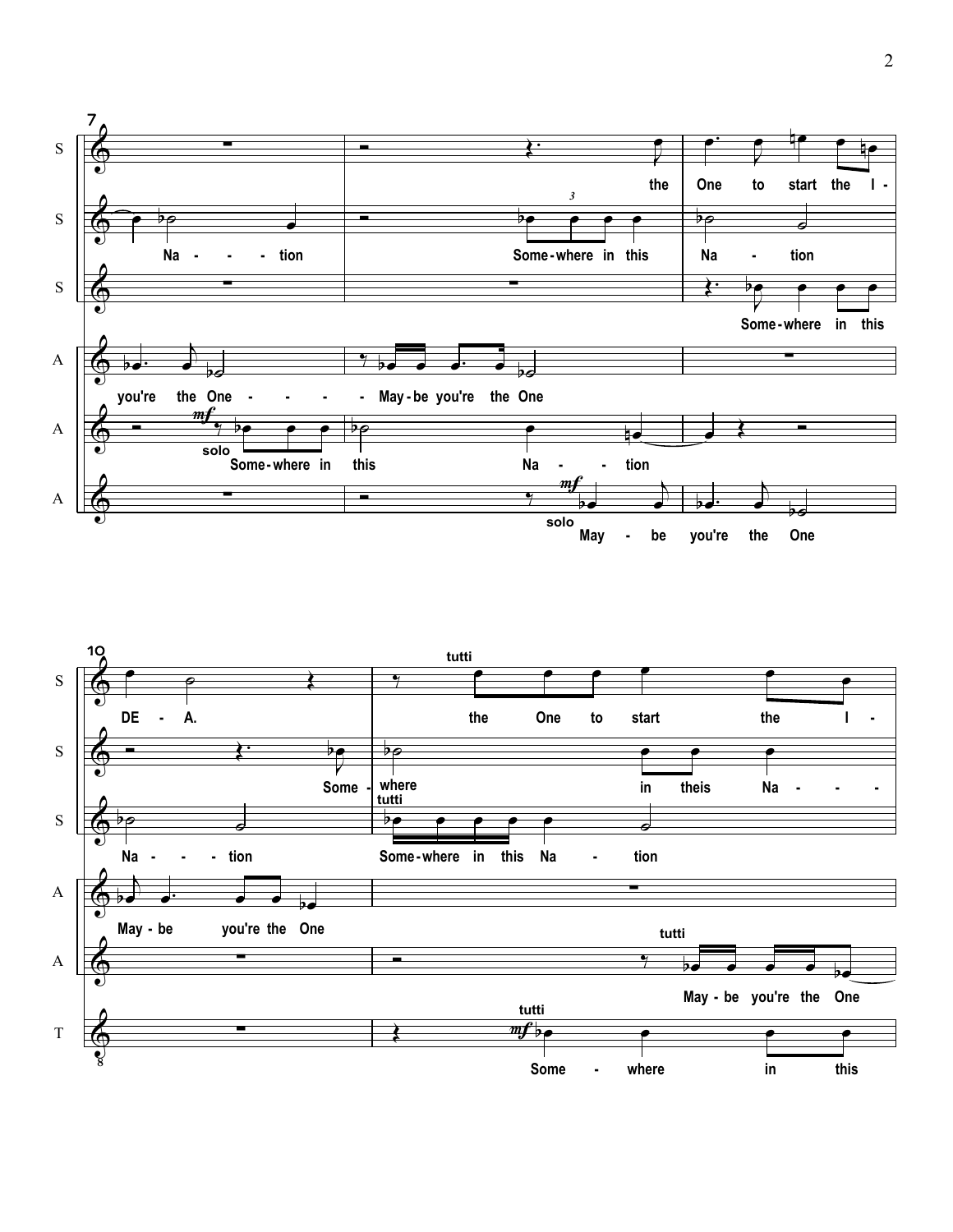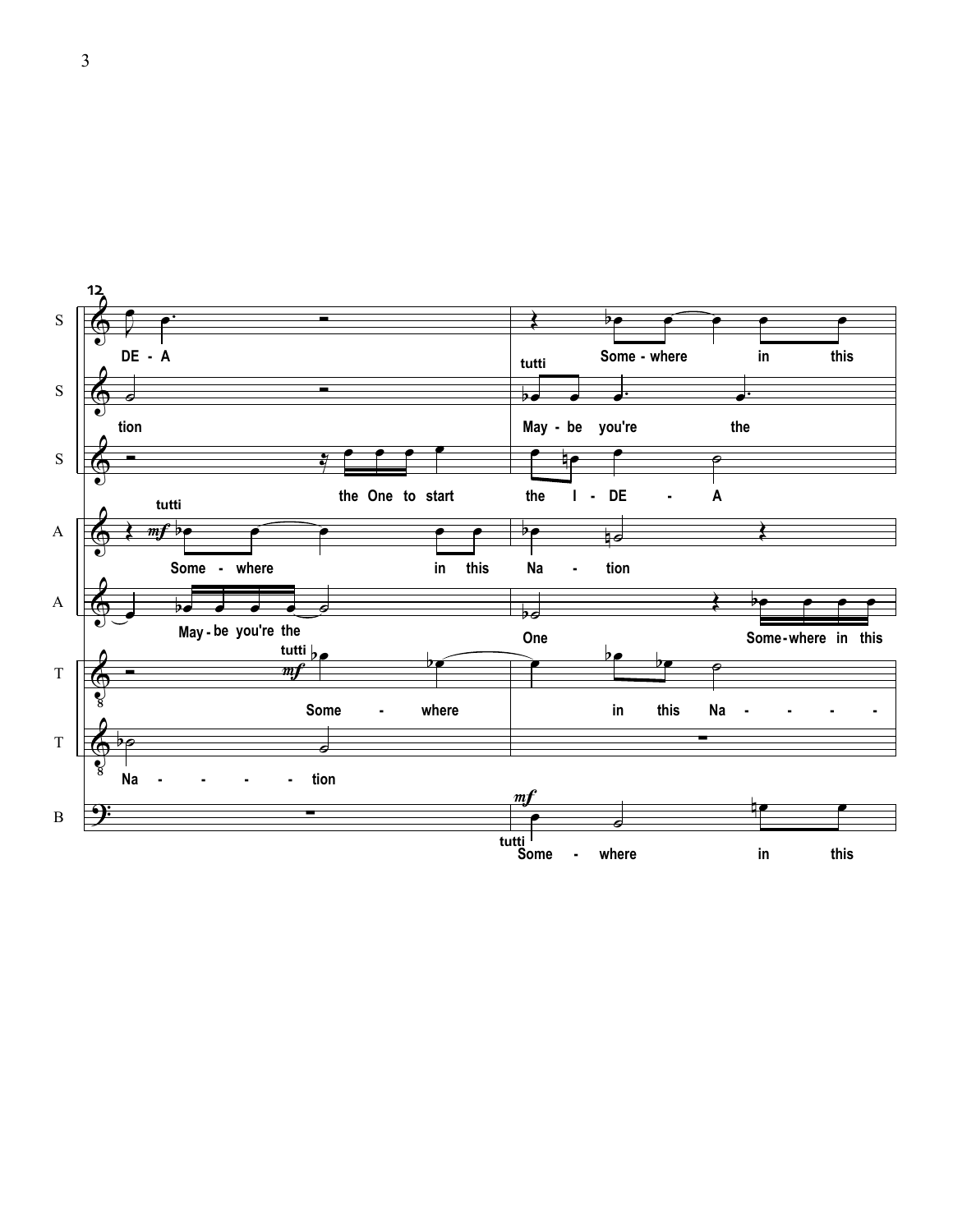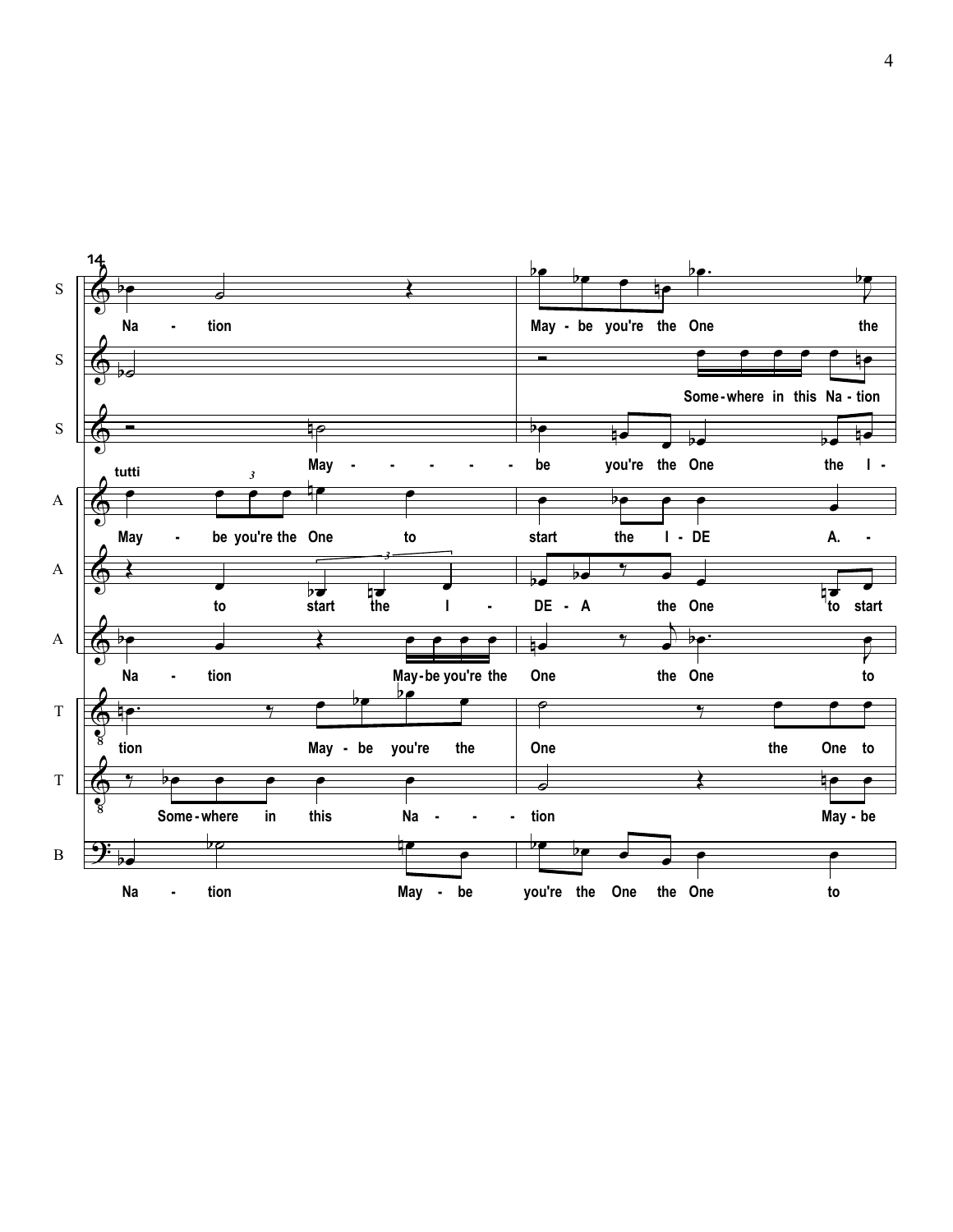

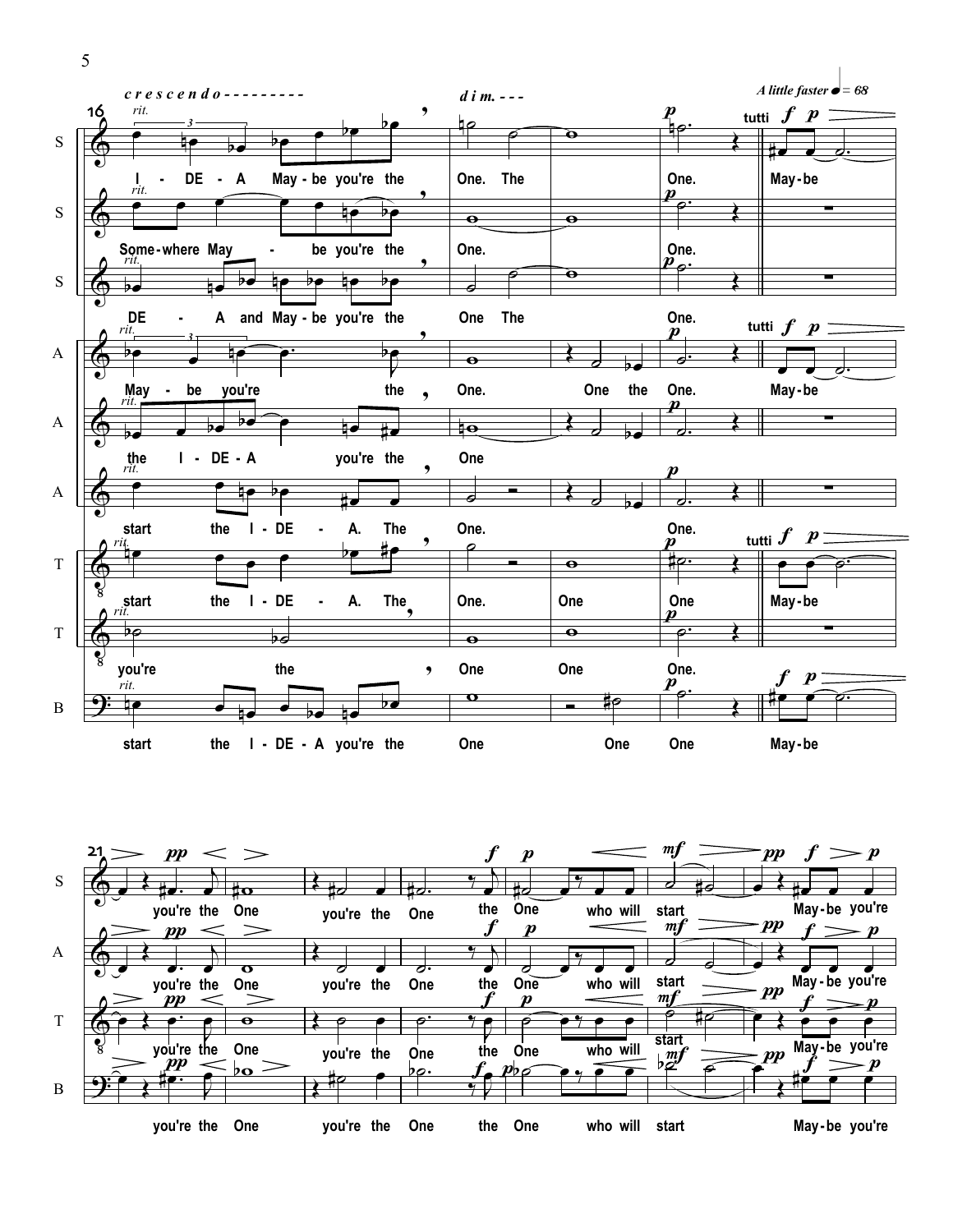





**yond this short mo - ment.**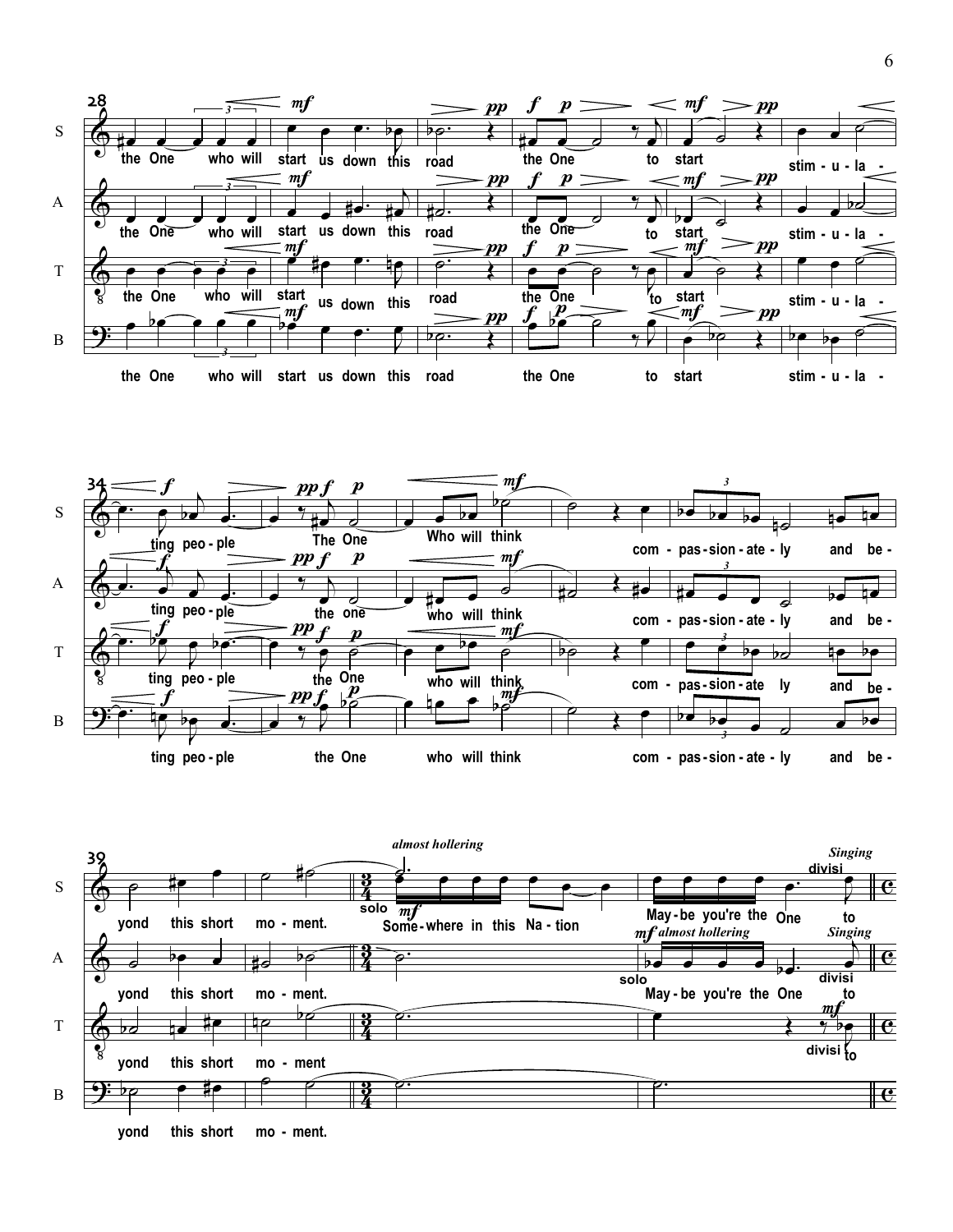



Lake

 $\overline{7}$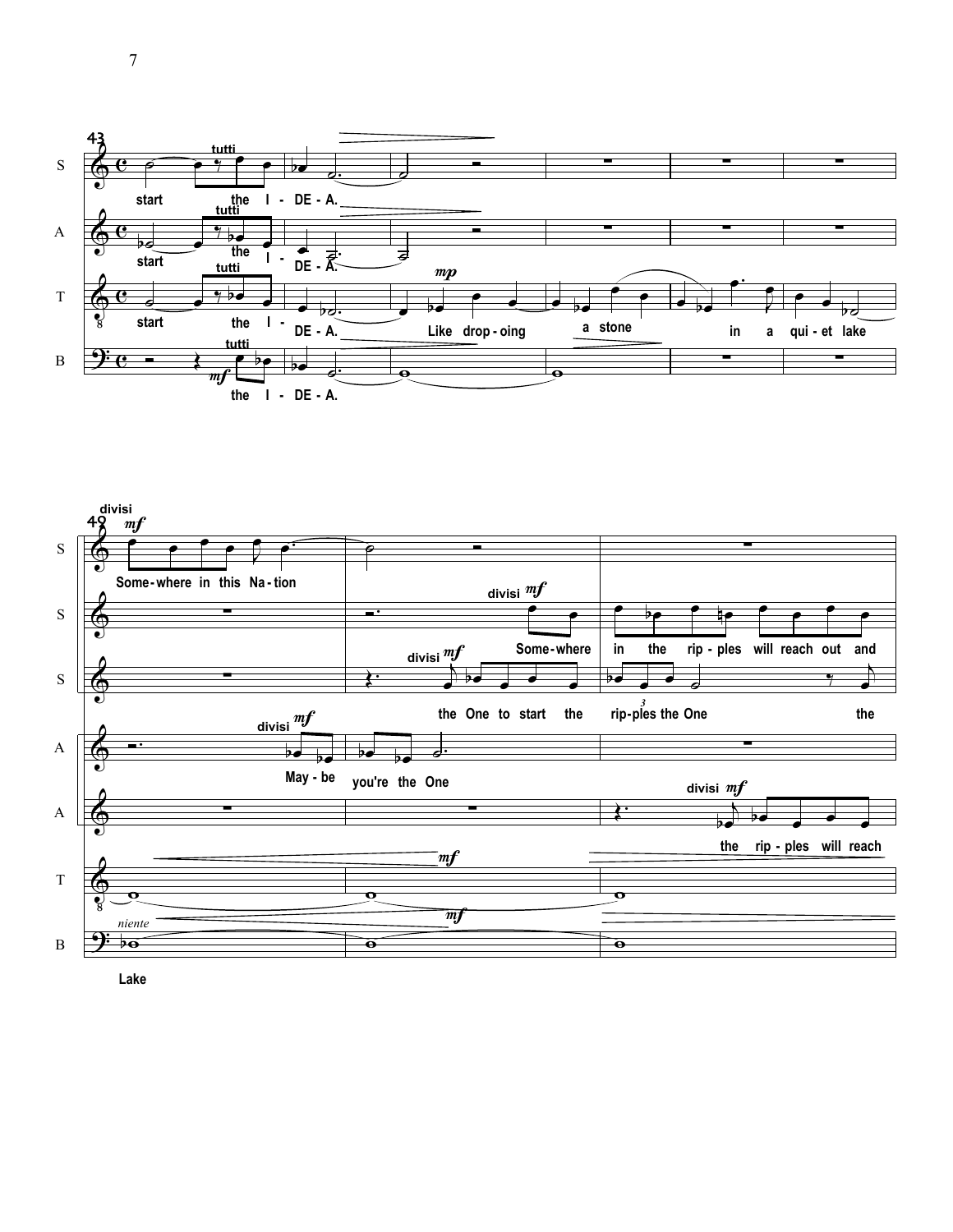

8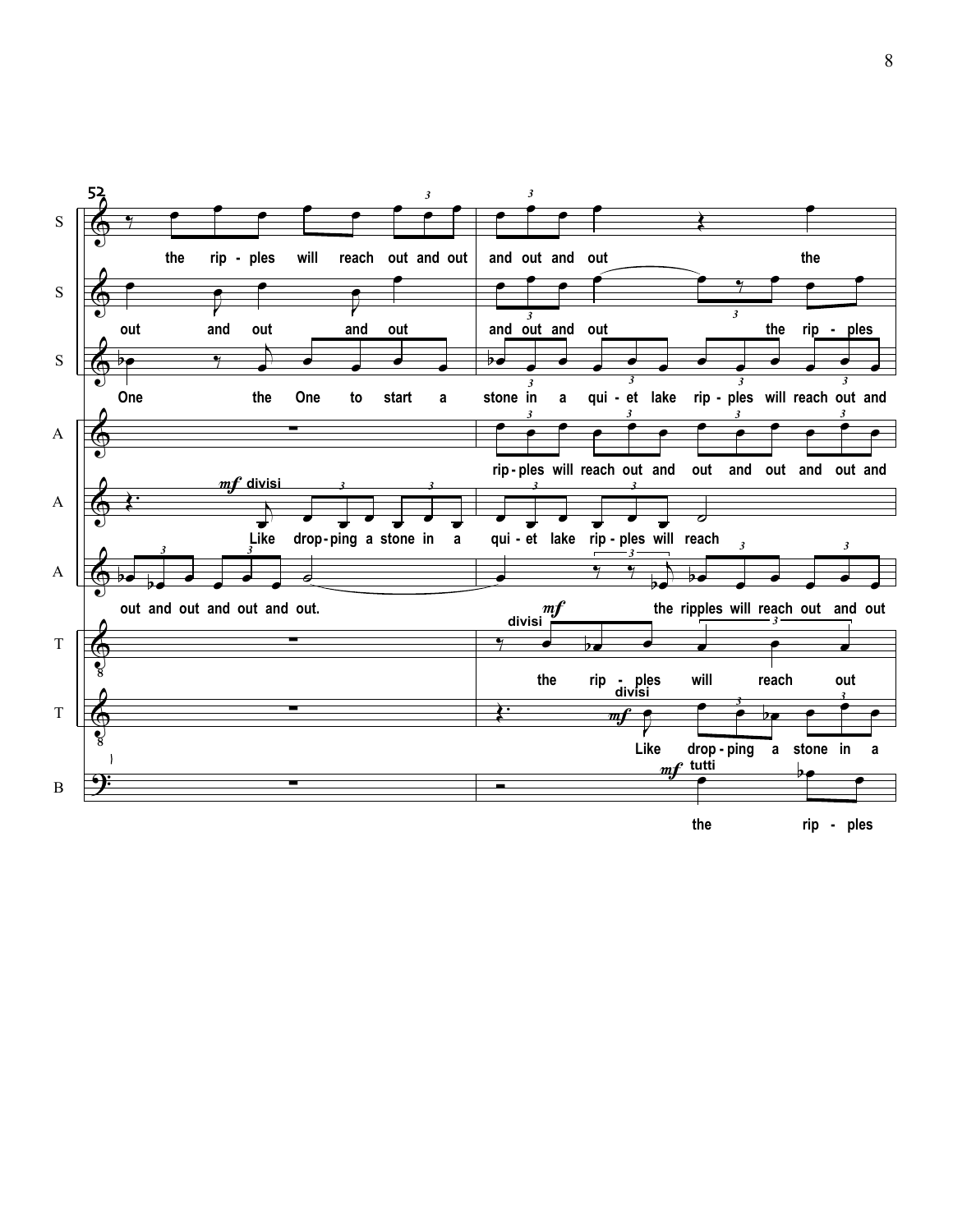



9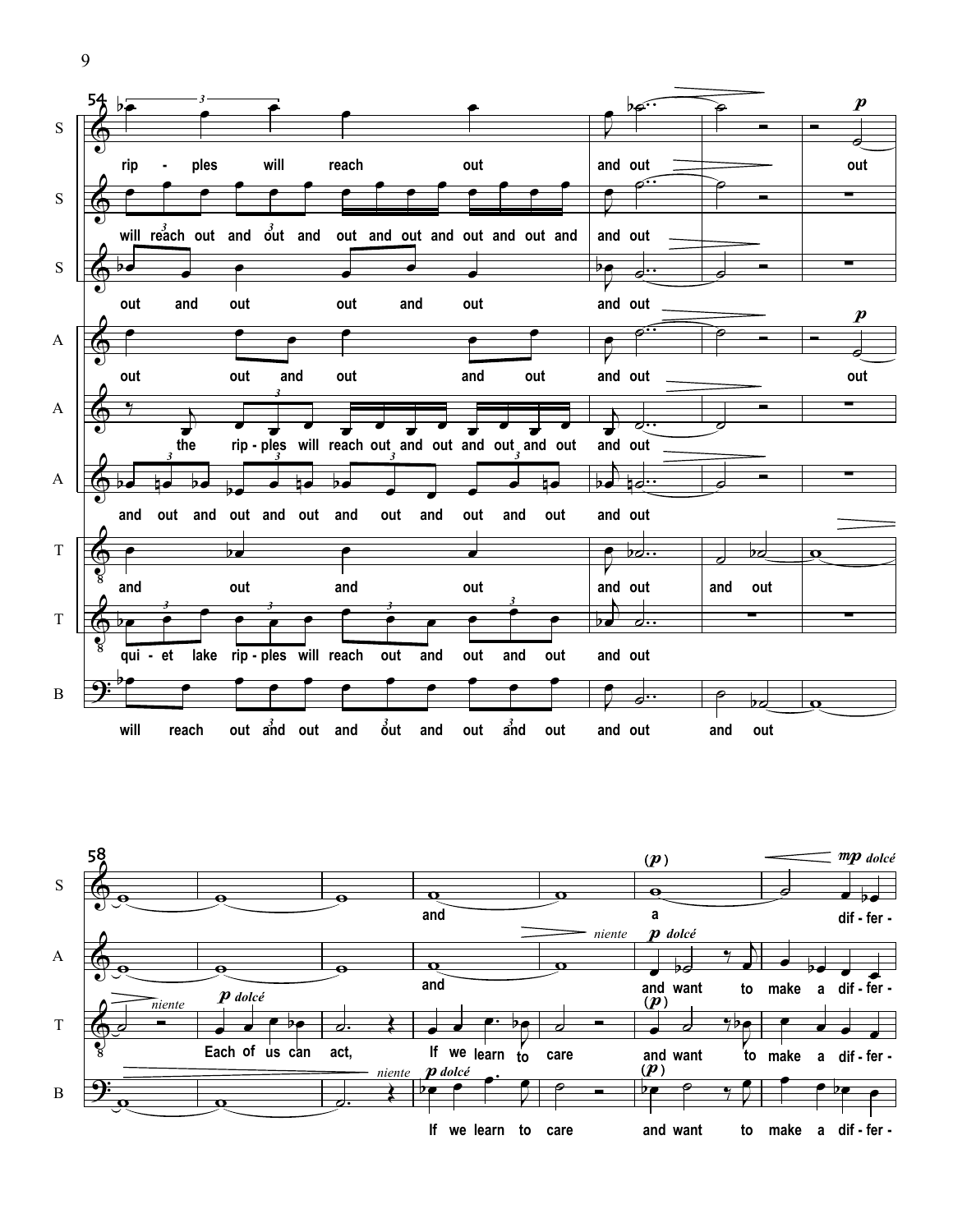